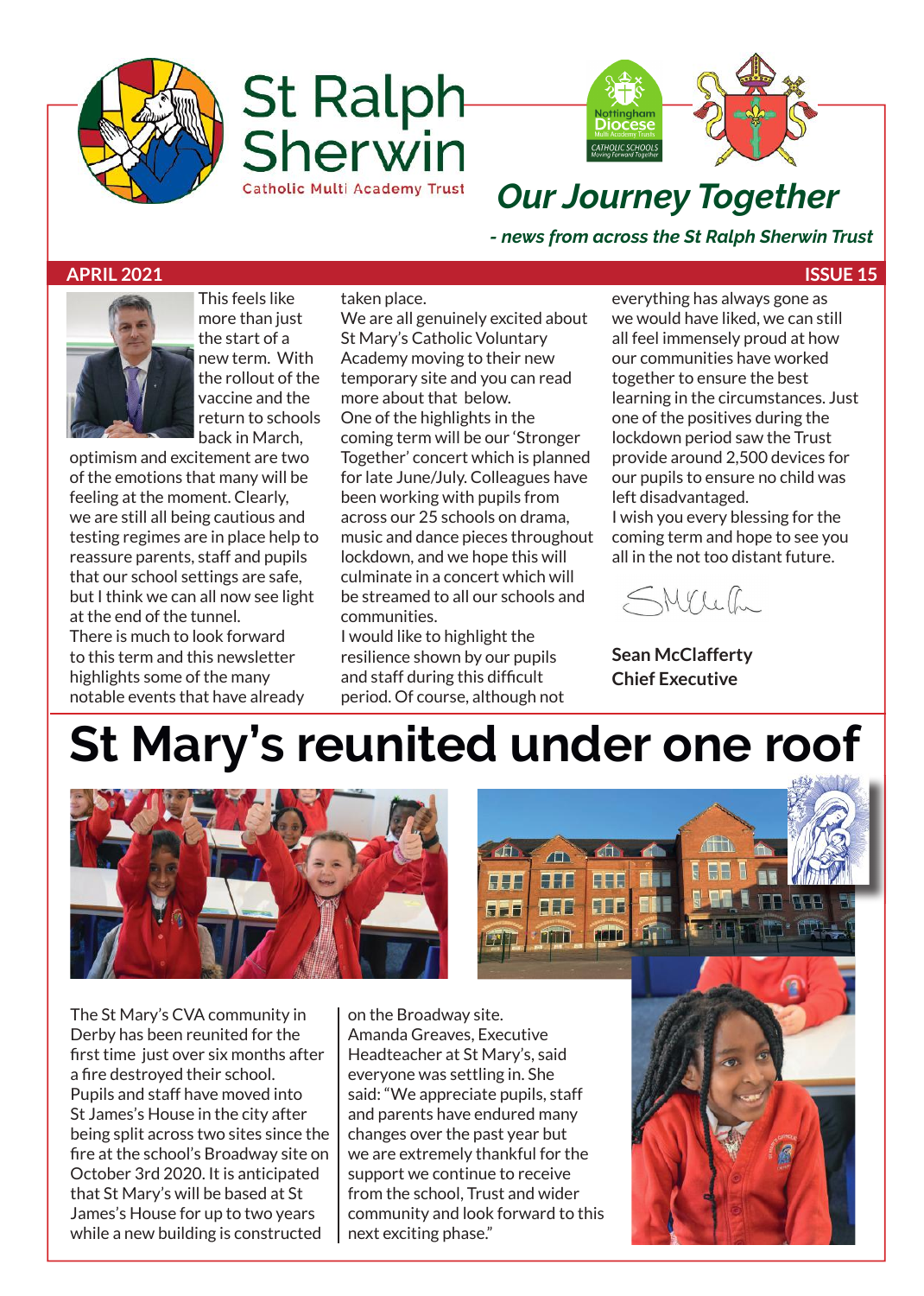

**Staff gathered virtually for the Trust Annual Conference with keynote speeches from former Secretary of State for Education, Baroness Nicky Morgan, and Andrew Hammond, Senior Director of Learning at Discovery Education. There were also over 40 live and recorded workshops on offer for staff throughout the day.**



St Mary's CVA in New Mills is celebrating after achieving the CAFOD Livesimply Award. The Livesimply

Award is an opportunity for Catholic communities to respond to Pope Francis' invitation in Laudato Si' to "work with generosity and tenderness in protecting this world which God has entrusted to us." The Livesimply Award is granted to communities who can show how

they have been living simply, in solidarity with people in poverty and sustainably with creation. St Mary's has established Ecowarrior newspaper reporters, an Eco-art after school club, used Pupil Voice, written to Marcus Rashford and set up a link with Bushwangna school in Uganda. The school said its actions had ensured that all pupils had a clear understanding of stewardship in looking after the planet and supporting those most in need had helped to develop character and empathy.

Year 5 pupils from St Mary's, Marple Bridge, 'virtually' visited their local MP William Wragg

**ANCTA MARI**  $A \cdot M \cdot D \cdot$ 

at Westminster. The children were given a tour of the Palace of Westminster. The Year 5 students, who were studying Manchester's pivotal role in the campaign for female suffrage, then asked William (pictured below) a series of questions relating to his work as a Member of Parliament. He said: "The pupils asked a series of fantastic questions – they are a credit to the school, teachers and their parents."



### **All Saints' pupil spreads cheer**

A four-year-old pupil at All Saints Catholic Voluntary Academy decided to spread some cheer in her community as part of a Captain Tom Moore-inspired challenge set by her teachers. Autumn Place and mum Danielle Eyre made 50 bookmarks and 50 keyrings and posted them to members of their community in Old Glossop who might be feeling lonely.

Their efforts were in response to a challenge set by teachers at All Saints CVA, to do something 100 times to honour Captain Tom and raise awareness of something they cared about. Danielle said they loved crafting

as a family and wanted to raise awareness about loneliness during lockdown.



She said: "The keyrings were a rainbow with inspirational quotes on them and the bookmarks had the words 'just for you' stamped on them. We posted them through people's doors in envelopes with a message on them. No-one knew it was us but I did have a message from one of the mums at school asking if it was us who had posted them through.

"We live in Old Glossop and there are quite a lot of elderly people there so we just posted the bookmarks and keyrings though doors at random houses. "Autumn loved it; she knew why we were doing it. We are actually still making them."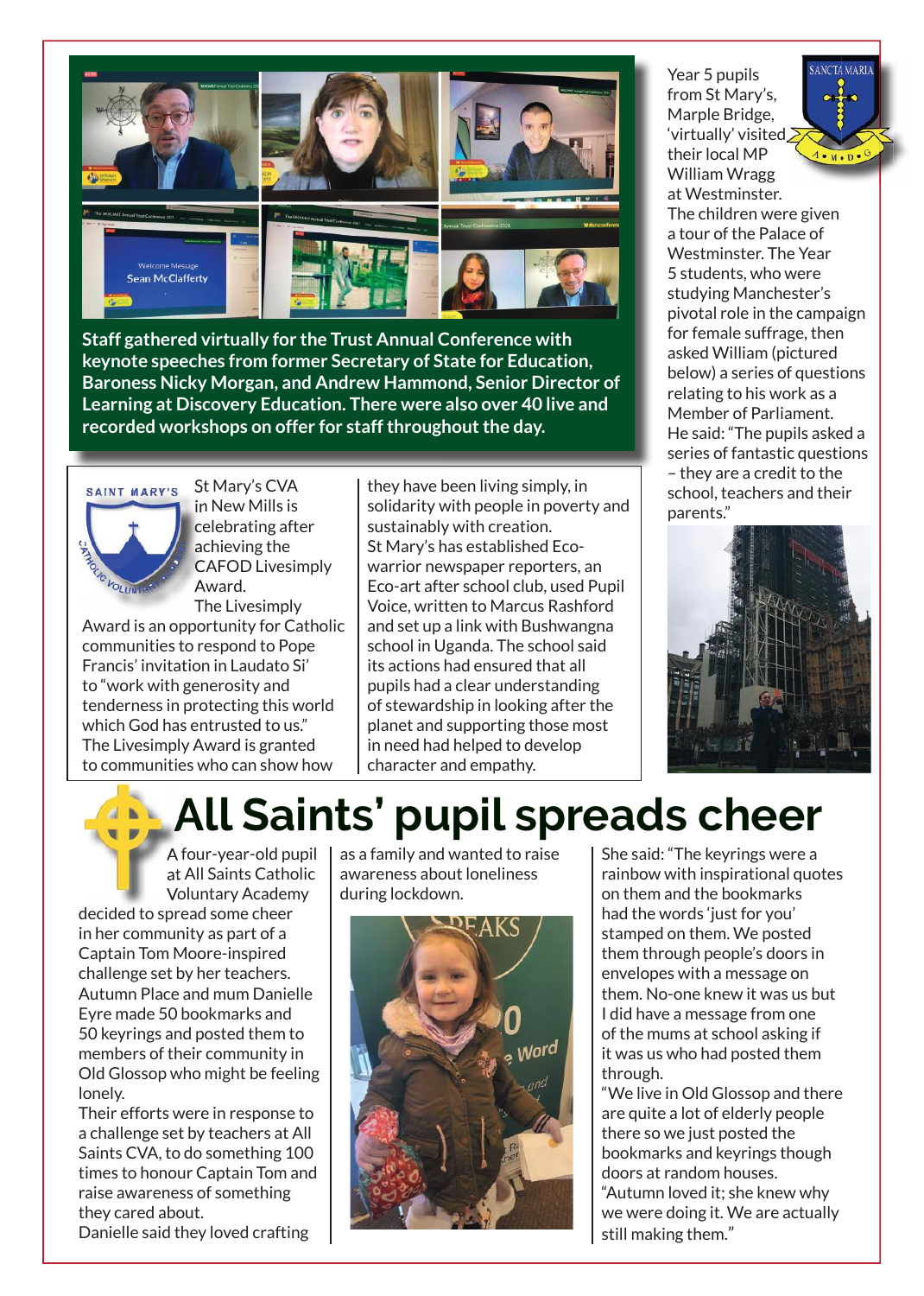### **Pupil Premium Award for St Philip Howard**

St Philip Howard Catholic Voluntary Academy in Glossop has received an award in recognition of the work it is doing to improve outcomes for disadvantaged students.

The school has gained the Pupil Premium Award from the Achievement for All organisation. St Philip Howard has been working with Achievement for All for two years to narrow the gap in education between Pupil Premium (PP) - disadvantaged students and non-Pupil Premium pupils. A curriculum has been designed to meet the needs of PP pupils, meetings have been held with families to engage parents at home and bring them into school and one member of staff is responsible for overseeing the work done with PP pupils.

The school has been working with a pilot group of 35 students and,

following the success of the two-year programme, the plan is to roll the initiative out to even more pupils and become a leading school in this area.



Mike Kays, Deputy Headteacher at St Philip Howard, (pictured with the award) said everyone was pleased to see their efforts recognised.

He said: "We worked with Achievement for All to raise outcomes for Pupil Premium pupils, improve their personal development, behaviour and aspirations and increase parental engagement."

### **PTA relaunch at SJHCVA**

Saint John Houghton CVA is happy to announce that we are launching our all new PTA with new officers.

So please welcome new officers: Nel Smith (Chair), Jo Drury (Vice Chair), Kerry Horsley (Treasurer), and Jillian Hinds-Williams (Secretary).

As their first official project the PTA distributed a chocolate bonanza to all pupils at Saint John Houghton CVA before the Easter break. Most parents probably never noticed, as it's doubtful that any chocolate made it home! You'll be hearing more from the SJH CVA PTA throughout the rest of the year, as they get active in

the school, so watch this space for more PTA news, and follow them on Facebook: https:// www.facebook.com/ SJHPTA/ **Mrs J Drury**



### **Schools welcome back all pupils**

*All pupils returned to our family of 25 schools last month following a partial closure due to lockdown. There were lots of smiling faces as our young people were welcomed back by staff.*